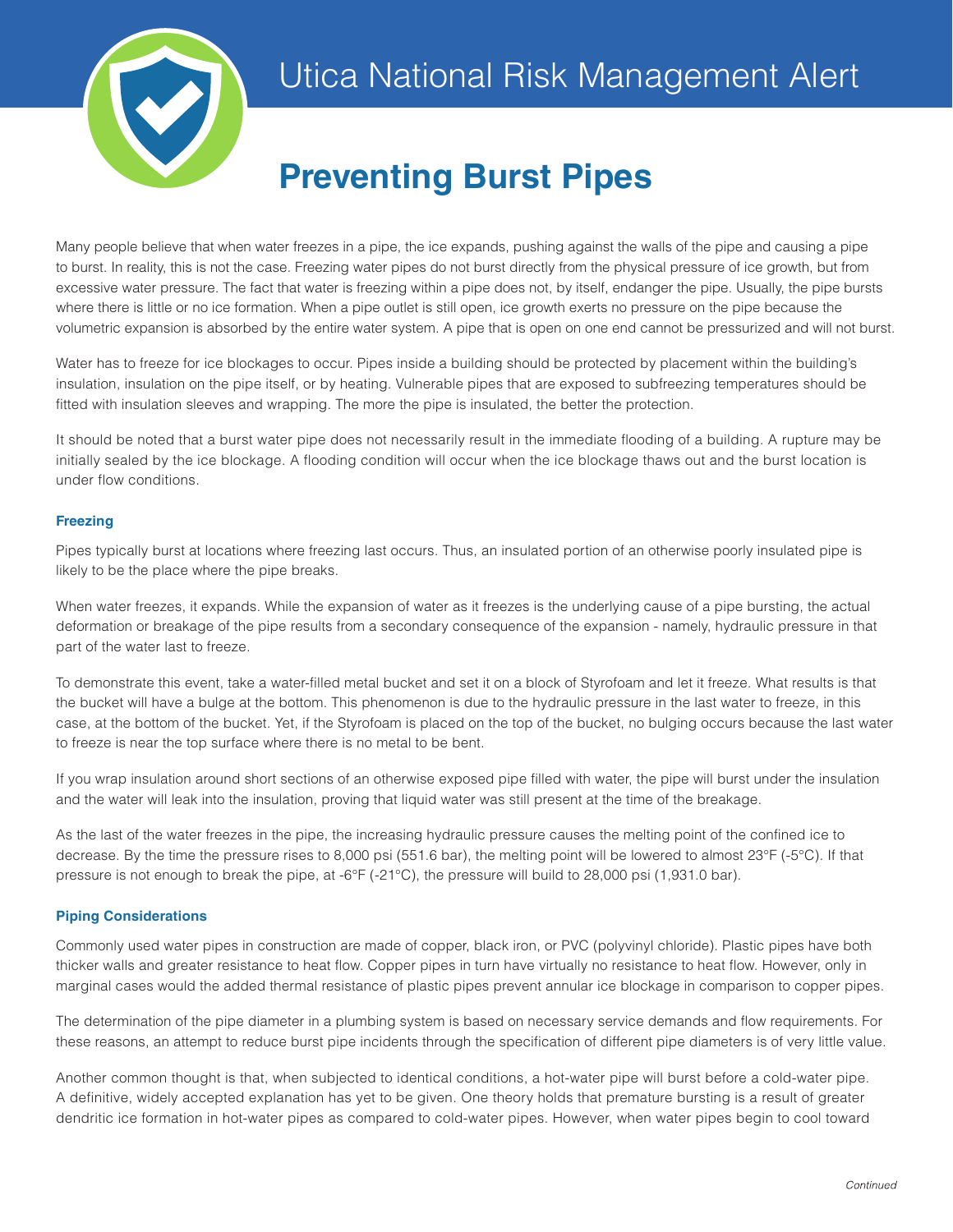identical temperatures, it makes no difference if the water was drawn from a cold- or hot-water source because the freezing process is identical. Usually, the difference between the freezing of a cold-water pipe and a hot-water pipe (both being of the same material and diameter) is approximately ten minutes. If hot-water pipes tend to burst before cold-water pipes, it is not due to the water's response to the subfreezing temperature; more likely, it is due to the distribution of entrapped air in water systems because of the water heating process when temperatures rise and pressure increases.

The temperatures that water pipes are exposed to in a building is a function of the outside temperature, the interior building temperature, the building insulation near the pipe, and the pipe's placement in a building cavity.

Pipes in attics, crawl spaces, and outside walls are all vulnerable to freezing, especially if there are cracks or openings that allow cold, outside air to flow across the pipes. "Wind chill," the cooling effect of air and wind, can play a major role in accelerating freezing and bursting of water pipes. Holes or openings in an outside wall where cables, television wires, or telephone lines enter provide access for cold air.

Although 20°F (-6.7°C) is well below the freezing temperature of water, the temperature of an unheated portion of a building is almost always at least a few degrees above the outdoor temperature.

There are several precautions building owners in the south should take when the temperature is expected to dip around 20°F (-6.7°C) that include:

- Seal all openings where cold air can get at unprotected water pipes. It is especially important to keep cold wind away from pipes, which speeds up the freezing process.
- Cover pipes with foam sleeves or fiberglass insulation, a minimum of 2 in (5.08 cm), the thicker the better.
- Remove and store exterior hoses inside during cold weather.
- Leave interior doors open to allow warmer room air to circulate.
- Let faucets drip slowly to keep water flowing through pipes that are vulnerable to freezing. Ice might still form in the pipes, but an open faucet allows water to escape before the pressure builds to where a pipe can burst. If the dripping stops, it may mean that ice is blocking the pipe; keeping the faucet open will provide pressure relief in the pipe.
- Protect pipes in attics and crawl spaces with insulation or heat. Pipe insulation is available in fiberglass or foam sleeves.
- Close the main water shutoff value and leave open the various outlets. This will drain most of the water out of the system, introduce large quantities of air, and eliminate the possibility of bursting pipes during severe overnight temperatures.
- Use heating cables and tapes, which are effective for freeze protection. Select a high-quality heating cable with heavy wire insulation that is Listed by a nationally recognized testing laboratory, such as Underwriters Laboratories Inc, and which has a built-in thermostat that turns the heat on when needed (without a thermostat, the cable has to be plugged in each time and might be forgotten). Follow the manufacturer's instructions closely during installation. Heat tapes and cables will not work during power outages.
- Loss Prevention Strategies

There are four basic strategies for preventing burst water pipes:

- Pipe Placement
- Pipe Insulation
- Air Chambers
- Install pressure-relief-plumbing fixtures to provide protection

#### **Pipe Placement**

Pipe placement prevents water pipes from ever encountering freezing temperatures through placement in the conditioned space of a building. Placement is meant to include the avoidance of air leakage through the building. This strategy is designed to prevent water pipes from encountering subfreezing temperatures and any potential for freezing and subsequent bursting.

#### **Pipe Insulation**

Pipe insulation provides sufficient pipe insulation to reduce heat loss to the point where freezing cannot occur. This strategy is designed to prevent or substantially delay the formation of an ice blockage and, in so doing, prevent the excessive pressures that lead to bursting.

#### **Air Chambers**

Air chambers are presently manufactured as "water hammer arrestors." These devices are intended to address the problem of water hammer, which is the pressure-induced knocking of water pipes. Testing of these devices is designed to evaluate their endurance during numerous, momentary pressure surges. For burst protection, it would be necessary to determine the viability of these products under sustained pressure of 12 to 24 hours as compared with numerous pressure surges. It is possible that existing designs can meet the requirements for burst protection devices.